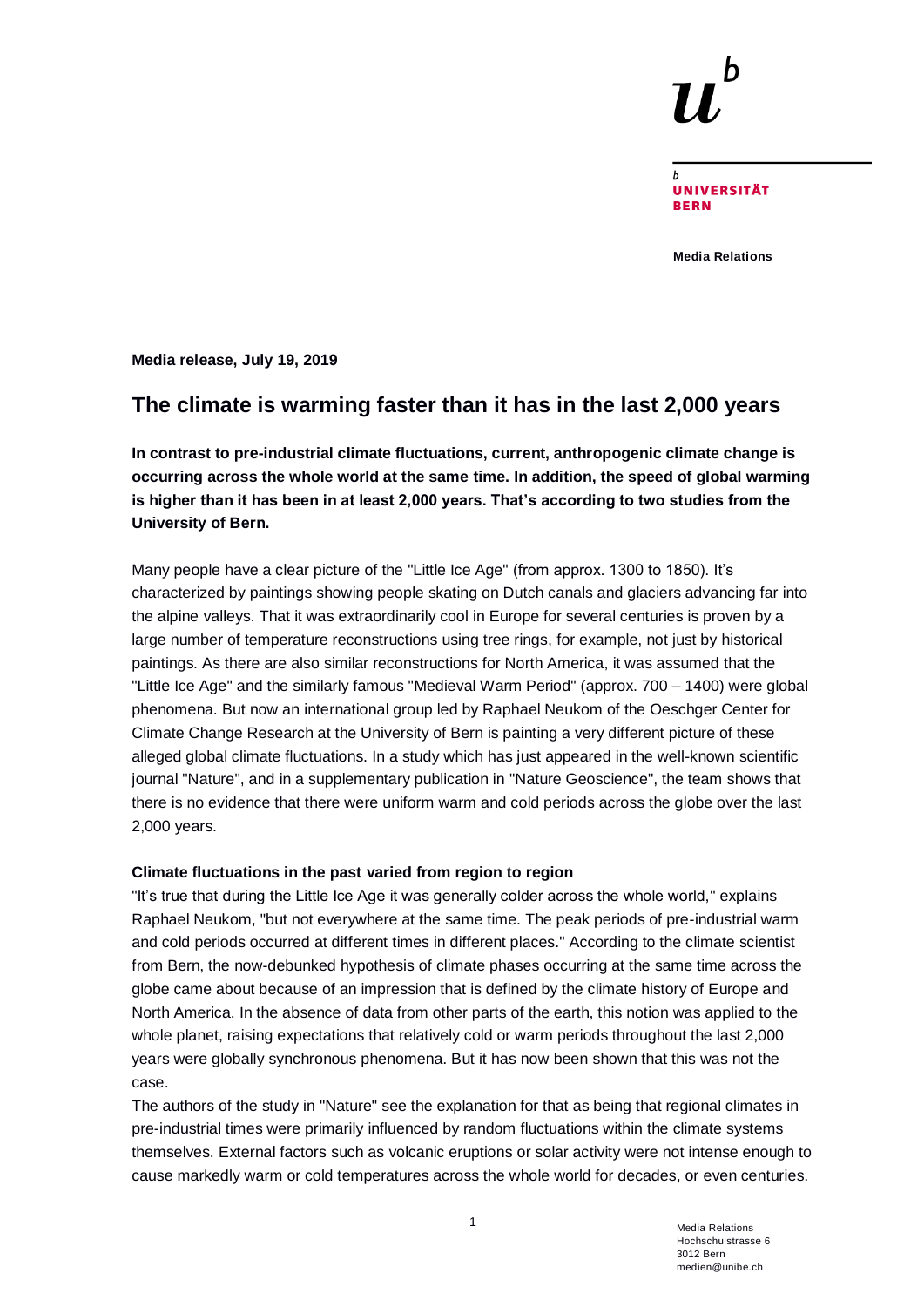The researchers relied on a database from the international research consortium PAGES (Past Global Changes, www.pastglobalchanges.org), which provides a comprehensive overview of climate data from the last 2,000 years, for their investigation of five pre-industrial climate epochs. In addition to tree rings, it also includes data from ice cores, lake sediments and corals. To really put the results to the test, the team led by Raphael Neukom analyzed these data sets using six different statistical models – more than ever before. This allowed for the calculation of the probability of extremely warm or cold decades and centuries, and not just the calculation of absolute temperatures. The result was that no globally coherent picture emerged during the periods being investigated. "The minimum and maximum temperatures were different in different areas," says Raphael Neukom. So thermal extremes across the world cannot be inferred from regional temperature phenomena like the oft-mentioned "Medieval Warm Period" in Europe and North America.

# **The current warm period is happening across the world for the first time**

The results look very different for recent history. Both studies show that the warmest period of the last 2,000 years was most likely in the 20<sup>th</sup> century. They also show that this was the case for more than 98 percent of the surface of the earth. This shows – once again – that modern climate change cannot be explained by random fluctuations, but by anthropogenic emissions of  $CO<sub>2</sub>$  and other greenhouse gases. What we didn't know until now is that not only average global temperatures in the 20th century are higher than ever before in at least 2,000 years, but also that a warming period is now affecting the whole planet at the same time for the first time. And the speed of global warming has never been as high as it is today.

## **Details about the publications:**

Neukom, R., Steiger, Nathan, Gómez-Navarro, J. J., Wang, J., & Werner, J. P. (2019). *No evidence for globally coherent warm and cold periods over the pre-industrial Common Era*. Nature, DOI: 10.1038/s41586-019-1401-2

PAGES 2k Consortium. (2019). *Consistent multidecadal variability in global temperature reconstructions and simulations over the Common Era*. Nature Geoscience, DOI: 10.1038/s41561- 019-0400-0

**Contact information can be found on the next page.**